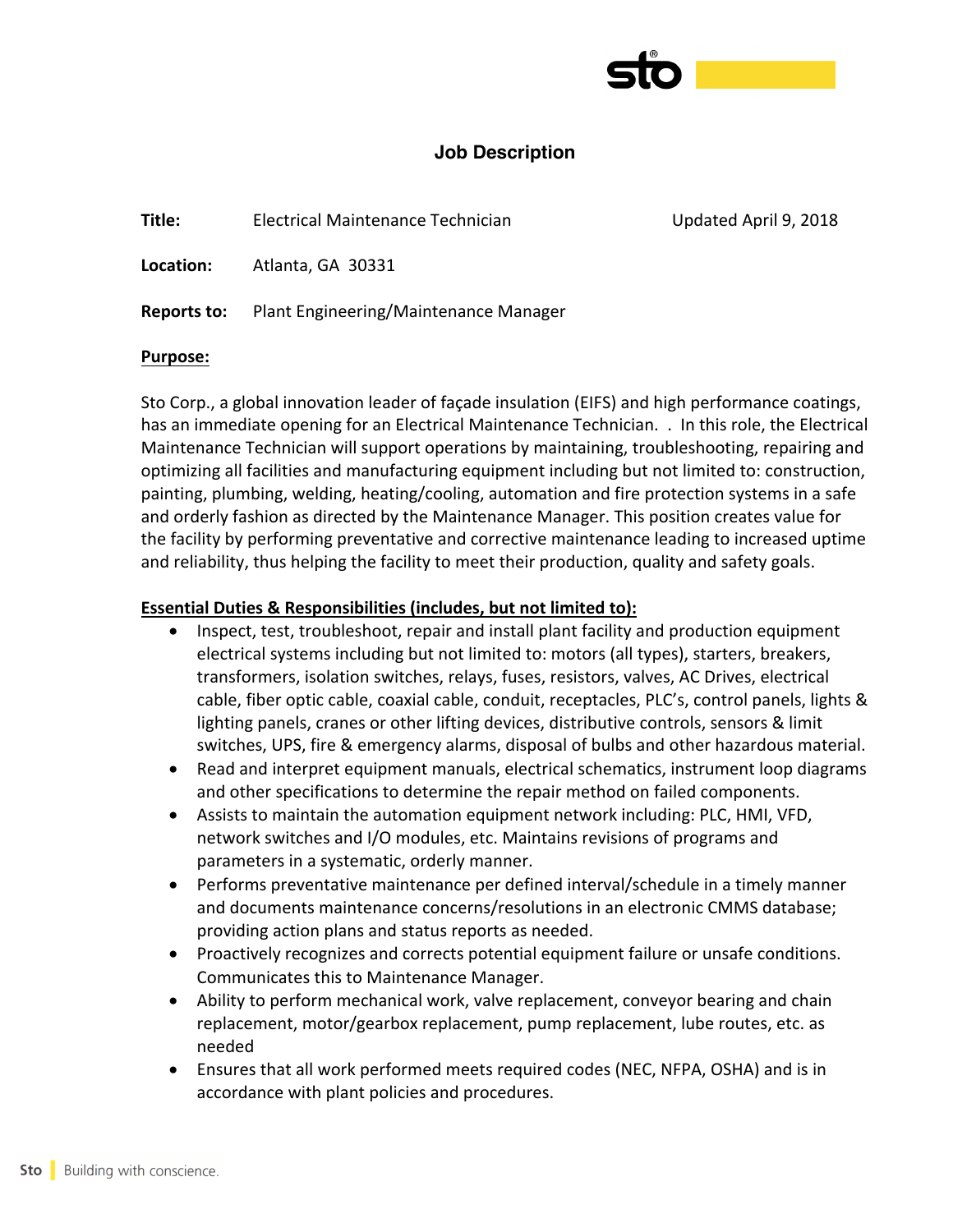

- Team focused, steps-in and willingly assists other crafts and operations department as required to ensure equipment is ready to meet productions schedules.
- Assist in the training of plant personnel on new and/or modified equipment or procedures relating to electrical equipment and installations.
- Assist in the procurement of stock and repair parts.
- Utilizes appropriate Personal Protective Equipment (PPE) including, but not limited to, safety glasses, face shields, hearing protection, safety shoes, gloves and aprons.
- Responsible for proper care/cleanliness of tools, parts, materials and work area.
- Responsible for providing coverage in the absence of other Maintenance Technicians.
- Other duties as assigned by management.

# **Education, Skills and Knowledge Requirements:**

- Minimum a Vocational Training and/or Technical School
- CMRT certified preferred

• Advanced electrical repair/troubleshooting and strong mechanical aptitude Demonstrates knowledge and capacity to quickly learn and troubleshoot OEM controllers and drives such as: Allen-Bradley, Siemens, Yaskawa Mitsubishi, Fanuc Robots, etc.

- PLC programming and troubleshooting experience of analog and digital technology systems, network distributed I/Os, communication, and other higher function cards.
- Ability to understand and read mechanical, hydraulic, electrical, and pneumatic blue prints
- Excellent interpersonal skills and ability to communicate with all levels of the organization both written and verbal; includes building relationships with team lead and department Manager
- Computer proficiency in Microsoft Word, Excel, email and job related internet research
- Utilization of CMMS to create, document and maintain work orders and continual improvement data on various plant assets
- Excellent organizational, prioritization, and problem solving skills with a focus on attention to detail.
- Highly motivated with interpersonal skills to effectively work in a collaborative team environment that includes shared responsibilities, establishing and maintaining effective working relationships with others, support team and company objectives, and a willingness to work in all areas required by the team
- Provides technical assistance and leadership through training and sharing information with other technicians.
- Be able to safely complete the physical tasks associated with the essential job functions. These tasks include extensive climbing, walking, lifting, bending, standing, carrying and squatting.
- Be able and willing to work in non-ideal environments such as: confined spaces, working at heights, dusty/dirty and around chemicals.
- Ability to operate and repair heavy machinery